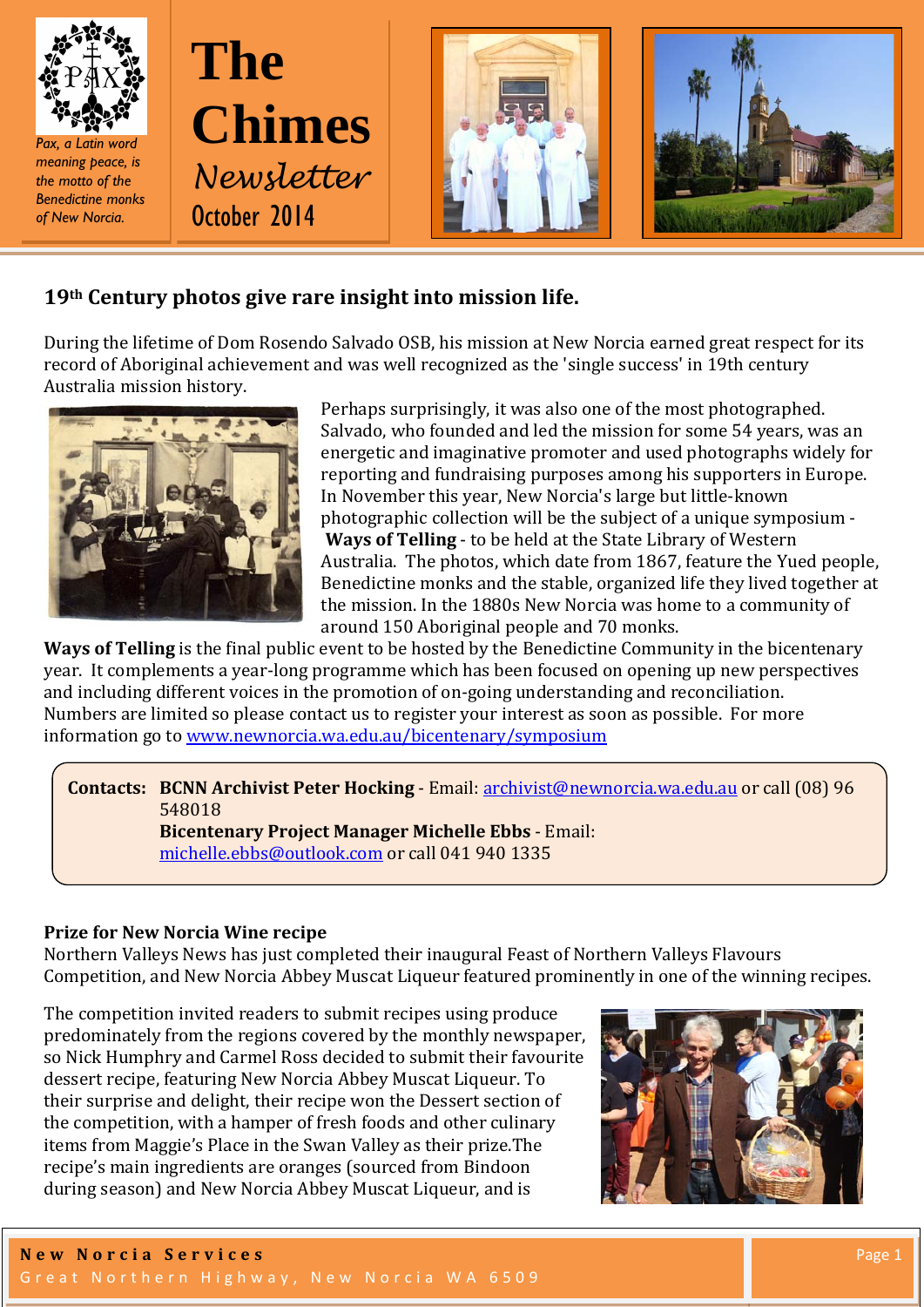printed below. New Norcia Abbey Muscat Liqueur is a traditional liqueur carefully blended from very old stock and vibrant young Muscat with gorgeous fruit flavours. It offers a silky smooth wine with intense and complex spice, coffee, date and caramel flavours. It is available exclusively from the New Norcia Hotel and the New Norcia Museum and Art Gallery.

#### **Oranges with New Norcia Abbey Muscat Liqueur**

If you're fond of oranges and fond of New Norcia Muscat Liqueur, the recipe below will provide a mouthwatering dessert to end a meal:

## **You need**:

- ♦ 1 medium orange per person
- ♦ Icing Sugar 1 tbsp spoon per person
- ♦ New Norcia Abbey Muscat Liqueur 1 tbsp per person
- ♦ Cream

Peel the oranges, removing as much of the white covering as possible. Cut the oranges into small pieces and assemble in a bowl. Add in the orange juice that spills from the oranges while cutting up. Sprinkle icing sugar over oranges and mix through, being sure to break up any lumps of icing sugar before you add it.

Pour New Norcia Muscat Liqueur over and toss oranges to coat them in the liqueur. If time permits, leave this to sit for an hour or so before oranges will be served, though they can also be served immediately. To serve, toss oranges through liqueur mix one more time. Serve in individual bowls and invite guests to pour cream over to taste.

#### **Descendants of Rosendo Salvado's compatriot gather in New Norcia for reunion**



New Norcia was the perfect location for the recent reunion of more than 100 descendants of Francisco Pablo Juan Ventura and his wife, Catherine Ventura.

Francisco was one of the Spanish lay monks who helped Rosendo Salvado establish Australia's only monastic town.

The monks are commemorating the bicentenary of the birth of Salvado throughout 2014 so were particularly delighted to host the reunion of his family in this special year.

Ventura, a stone cutter by trade, arrived in Western Australia in 1853. He worked with Salvado to establish the mission, eventually leaving in 1856 to work mainly in farming, apart from a period in the 1890s when he spent time pearling at Shark Bay.

He would continue to correspond with Salvado throughout his life. His letters are preserved in New Norcia's extensive archive and there are entries in Salvado's diaries referencing him.

Francisco and Catherine's great granddaughter, Patricia Mills, travelled from Bluff Point, near Geraldton, for the family gathering. "I loved the reunion," said Mrs Mills. "I felt such joy catching up

and sharing memories with my cousins and their children. Some I hadn't seen for more than 30 years! "New Norcia was the perfect location. It was great to see the younger generations being so interested in their forbears, Francisco and Catherine Ventura."

Great great grandson, John Kagi, agreed: "This reunion was the first to include all branches of the Ventura descendants and the first to be held in New Norcia.

"Being able to hold it in the bicentenary year of Bishop Salvado's birth, and in July when the countryside surrounding the Monastery is at its best, made it very special.

"The success of the weekend was a tribute to the hospitality of the Benedictine community and our thanks go to them and their dedicated staff, all of whom were a delight to work with," said Mr Kagi.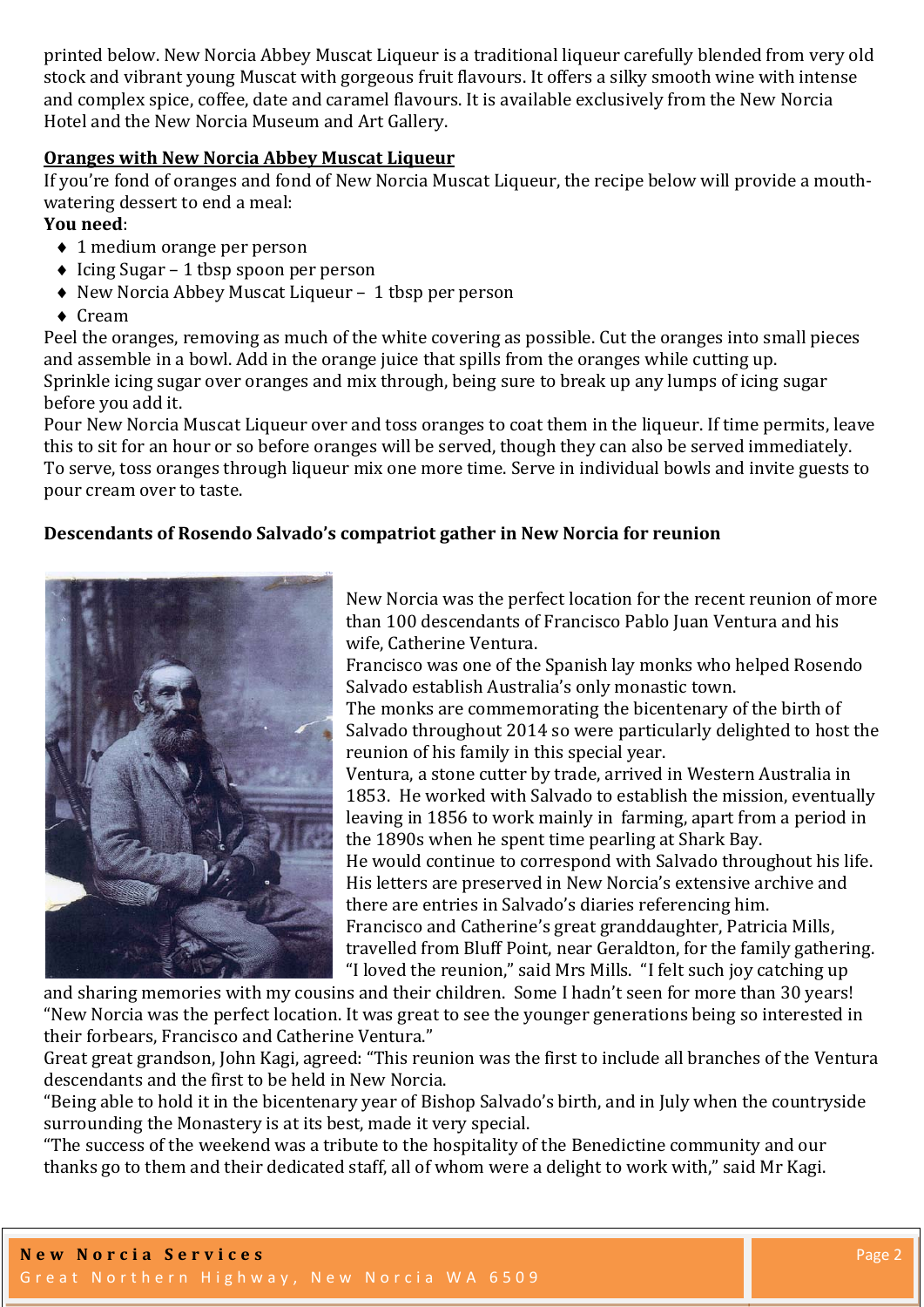### **Museum and Art Gallery - Special Guided tour - 5th October**



Benedictine monk, Dom Rosendo Salvado and his unique relationship with the Yued people is the focus of a special tour being held on Sunday 5th October at New Norcia's Museum and Art Gallery. Please take this opportunity to join members of the New Norcia Aboriginal Corporation (NNAC) and Dom Christopher Power OSB as they lead a tour of the In Search of Salvado currently mounted as part of the 2014 Salvado Bicentenary Year. For more information or to book your place, please contact the Museum & Art Gallery on 96 548056 or email: [info@newnorcia.wa.edu.au](mailto:info@newnorcia.wa.edu.au)

The exhibition is located on the 2nd floor—accessed by stairs only.

#### **Laundry Matters.**

In a quiet building behind St Gertrude's College is the Town Laundry, not number one one's " to visit " list, but behind the doors of this unobtrusive building, a hive of activity rages! Veronica Rive, New Norcia's answer to Mrs Tiggy Winkle, washes enormous quantities of sheets, tablecloths, doonas, pillowcases and everything else in sight. This year the Laundry Manager received a brand new ironing press to make her workload a little easier. Veronica has told us she loves her new toy and has only had a few fights with it....a couple of bangs on the head when she bosses it around a little too much!



#### **Pigkeeper's Cottage Opening Ceremony**

On a mid winter's day the "Pig keeper's cottage ", originally built in the 1950s, was formally re opened for use as a Guesthouse hermitage at a celebratory morning tea. Though the weather was dull and threatening rain, the atmosphere was happy and lively with many people in attendance. The benefactor



Wendy Gellard, the builder and craftsman John Brassington and the architect Chris Williams joined the monks and staff for the occasion, as did George Bartoli, who lived there as a child, the son of the " pig keeper's ". Fascinating historical photos of the cottage were on display. The key was formally handed to the Guesthouse Manager, Bernadette, and the cottage was blessed by the Abbot. Wendy Gellard's lavender cake was enjoyed by everyone as was the generous

morning tea provided by the Hotel. Since being opened the hermitage has been almost fully booked. A success story

indeed!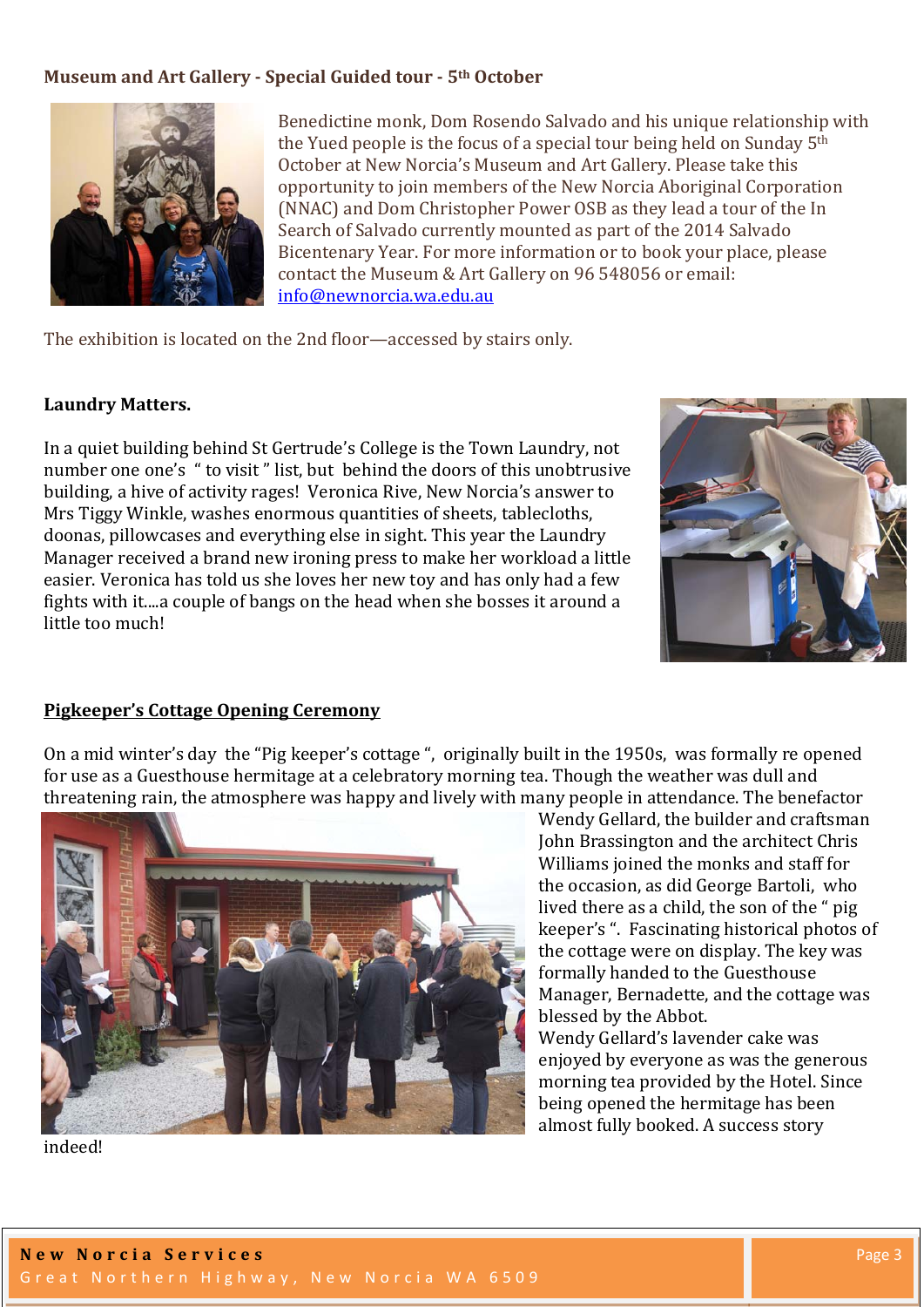#### **2014 Friends Project - New Norcia Textile Storage Facility**

Work has already commenced at the Old Convent in preparation for the new storage facility for the nationally significant New Norcia Textile collection. The area has been painted, the upgrade to the electrical wiring has started and the rest room renovation has begun.....a great start to the project ....only \$45,000.00 more to find!

If you would like to donate to this worthwhile project please contact the Friends of New Norcia on [friends@newnorcia.wa.edu.au](mailto:friends@newnorcia.wa.edu.au)









#### **Camino Salvado Pilgrims**

The Camino Salvado Pilgrimage took place on two occasions during 2014, coinciding with the bicentenary



the emotional welcome at New Norcia.

commemorations of the birth of Dom Rosendo Salvado, founder and first Abbot of New Norcia.

The pilgrim walkers set off from St. Joseph's Parish in Subiaco on this historic and emotional walk in August and September. The pilgrims travelled for seven days on foot, following in the footsteps of Salvado. Setting off as a group of strangers, a special bond was formed over the seven days. When arriving in New Norcia, anyone would think that this was a group of long lost friends.

Every pilgrim participates for a reason, to travel to a certain

direction, to reflect, to form friendships, to enjoy the countryside and of course,

When arriving in town, the pilgrims were greeted by the church bells, followed by a very emotive walk to the Abbey church where Abbot John Herbert welcomed the group for a prayer. To commemorate the bicentenary of Salvado's birth, New Norcia not only stamped the pilgrims' passports, but designed a special postcard with a wax seal for each pilgrim as a keep sake.

The September pilgrim walk was followed by the SBS reporter, Ryan Emery, and the link can be found on the New Norcia Website.



The people we travelled with on the walk were true Pilgrims. It was an opportunity of a lifetime as my sisters and I reflected on the beauty of Western Australia and the experiences at New Norcia. God bless you. *Anne Maguire. Pilgrim walker*

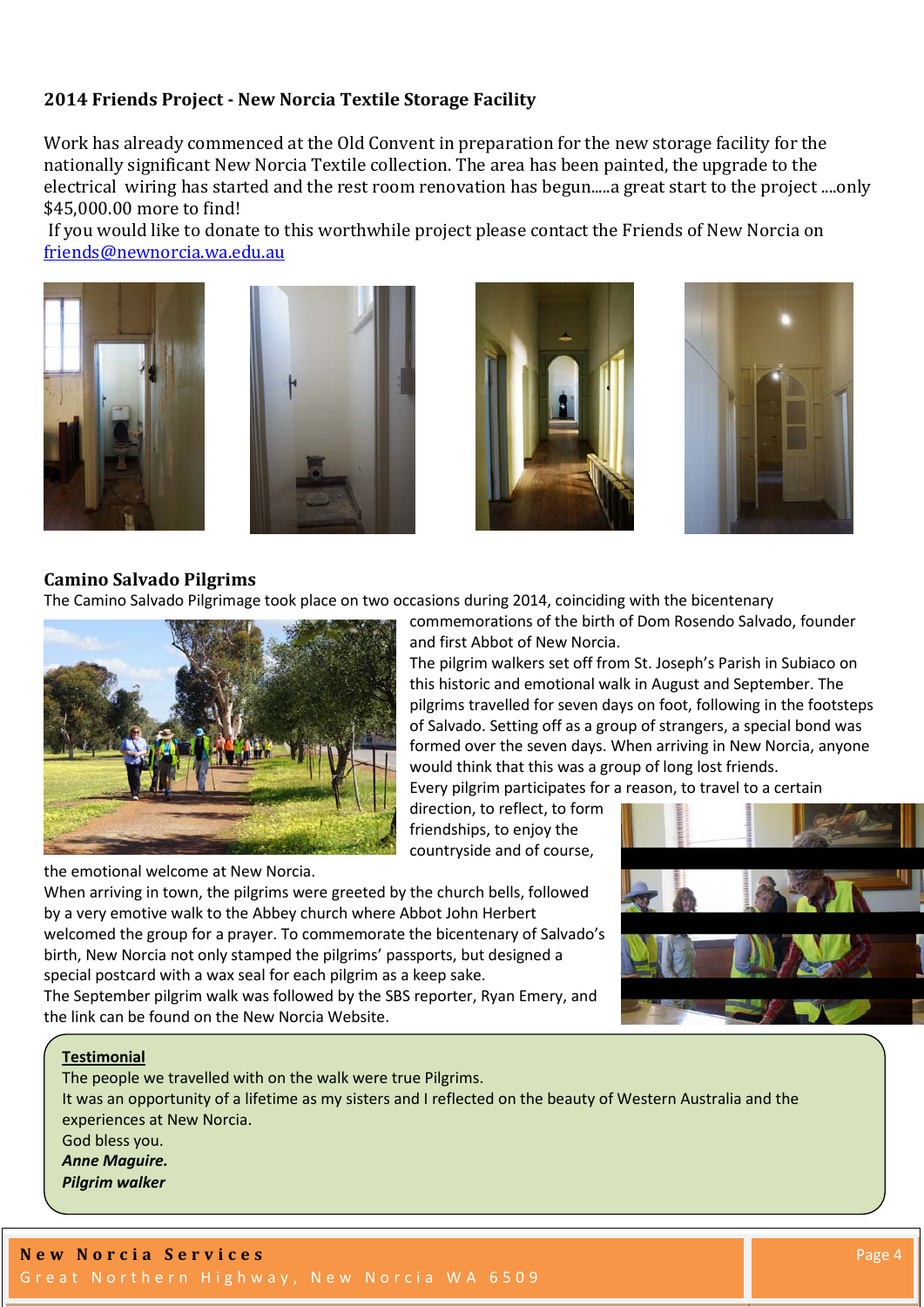## **News from the Property Department**

The past seven months at New Norcia has been a busy and exciting time.

When I started working at New Norcia in February 2014, the upgrade of St Ildephonsus' bathrooms and kitchen was undertaken by Western Projects and reaching its completion.

The two stairwells in St Ildephonsus have been painted and new carpet has been laid.

The Museum was gearing up for the "Finding Salvado Exhibition". The maintenance staff was busy with paint brushes around the Museum and the Hotel. Limestone blocks have been laid to retain the garden beds in front of the Hotel.

Over the past few months, projects undertaken by New Norcia Services were: repairs to the downstairs internal walls of the old convent which had been damaged by rising damp; the Old Nuns' Cells upstairs where electrical upgrades including new wiring, lights and switches have been completed, and painting of the old cells was undertaken by Colourwest, a regular contractor to New Norcia.

The project still has a number of outstanding items to finish before it is completed, and ready for the Vestment collection to be located in the rooms.

St Gertrude's College upgrade of the bathrooms located in the northern wing has now been completed by Western Projects. These new showers and amenities will be a welcome change from the older style that had been well-used over the



years.





The southern stairwell of St Gertrude's College has been painted and the work (painting) on the northern stairs is due to start in October 2014.

New Norcia Services has engaged Avon Waste to operate a weekly rubbish collection around the town; this service covers all the buildings and housing in New Norcia.

Daily and monthly maintenance is as busy as ever and the winter brought a welcome change from the hot weather. Winter and spring brought the lawns and gardens alive, and the Property staff is busy maintaining them all to the highest standards.

The Hotel has had new fire escape stairs installed at the rear of the building. The old stairs did not meet the current standards. This work was awarded to Cay's Engineering.

We will be replacing St Gertrude's College roof sheeting over the Chapel, and the southern wing roof sheets (and box gutters).

Ian Smith Property Manager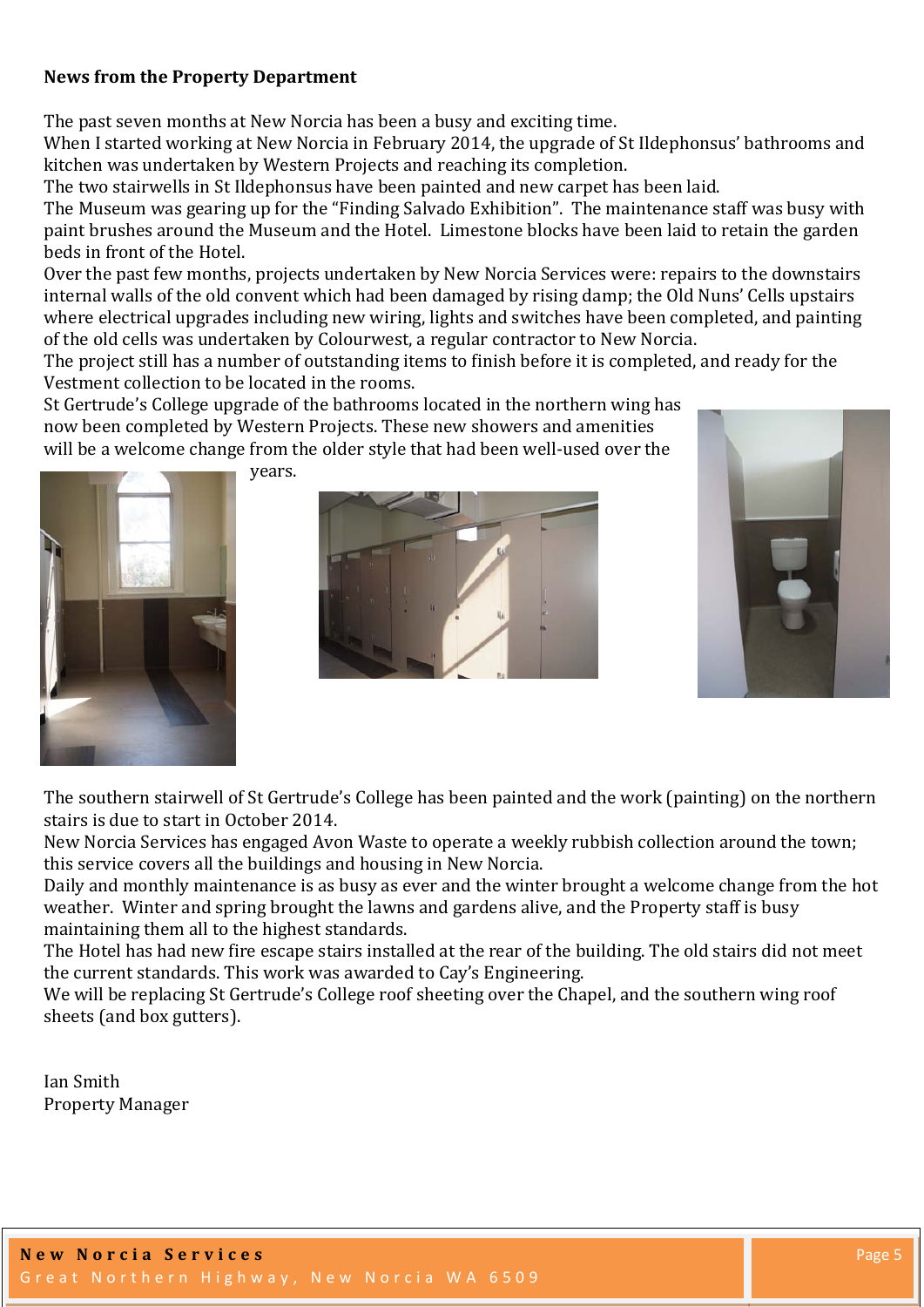#### **From the Archives**

In the last report from the Archives, it was mentioned that the ARP Committee was hoping to publish a translation of Théophile Bérengier's *La Nouvelle-Nursie: Histoire d'une Colonie Bénédictine dans l'Australie* 



*Occidentale (1846-1878)*, translated by Dr Peter Gilet. It can now be revealed that this work will be launched at the Primary Sources Launch in Perth during November (please see the website for exact details). Not only that but, in companion volumes, we will see the launch of Léandre Fonteinne's correspondence (also translated by Peter Gilet) and Canon Martelli's correspondence, translated by Dr Josh Brown and Dr John Kinder of the University of Western Australia. The photograph shows a proposed draft for the Martelli book whilst this general theme is carried through for the other two books. Publication of the results of research into the Archives via the Abbot Placid Spearritt Memorial Scholarship marks a radical step forward for the Archives and, in the future, will see the release of the Bérengier correspondence (the subject of the current APSMS) and the translation of Salvado's 1883 *Report to Propaganda Fide*.

Mention of radical steps forward leads me to the next item of news. Elements of New Norcia's archives appeared prominently at a conference at Emmanuel College, Cambridge, in September. The conference was entitled *Missionaries, materials and the making of the modern world* and included 48 papers about missions, missionaries and missionary work all around the globe, principally in the mid – late  $19<sup>th</sup>$  century. New Norcia was represented by two separate papers (the only institution to have featured twice): Prof Katharine Massam (a member of the ARP Committee)

discussed *Technologies of work and prayer: education for the modern world* whilst Prof John Kinder (mentioned above) spoke about *Collecting for transnational friendship networks: from Western Australia to Rome*. I was extremely fortunate to have been present and can report that both papers were excellent. I think it came as something of a surprise to us, now that we have seen New Norcia Archives in context, in a global setting, just how valuable, unique and important are our Archives.



In the Archives itself, important new advances are being

made. A recent wonderful (though long standing) volunteer, Sue Reynolds, from Yackandandah Museum, began work on digitising the early baptism register, linking baptism details to scanned images of the baptism register entry, and this is being ably continued by Ben, one of our American volunteers. This, in conjunction with Christine Choo's Genealogy Database, will provide a fast and efficient service for those seeking information about their family histories. Work has also begun on digitising the vast collection of correspondence from Salvado's era. This is being done because increasing interest in the contents means that the same letter is handled multiple times in the search for the item to be scanned; scanning the entire collection will ensure that letters will be handled only once more. This work has been initiated by our other American volunteer, Joey, who is fast becoming a master scanner!

Finally, talking of volunteers, it is with great sadness that I report that one of our very long standing volunteers, Robin Faulkner, has decided to call it a day. She told me that she loved being here but that the two hour drive was now becoming a little too much. Robin was the Pictorial Librarian at the Battye Library when New Norcia's original photograph collection was copied in the early 1980s. In retirement, Robin came back to New Norcia to sort out the Kalumburu photo collection; she did a wonderful job, was great fun to have here and will be sorely missed. Thank you, Robin; we are most grateful for all your hard work and expertise over the years.

Peter Hocking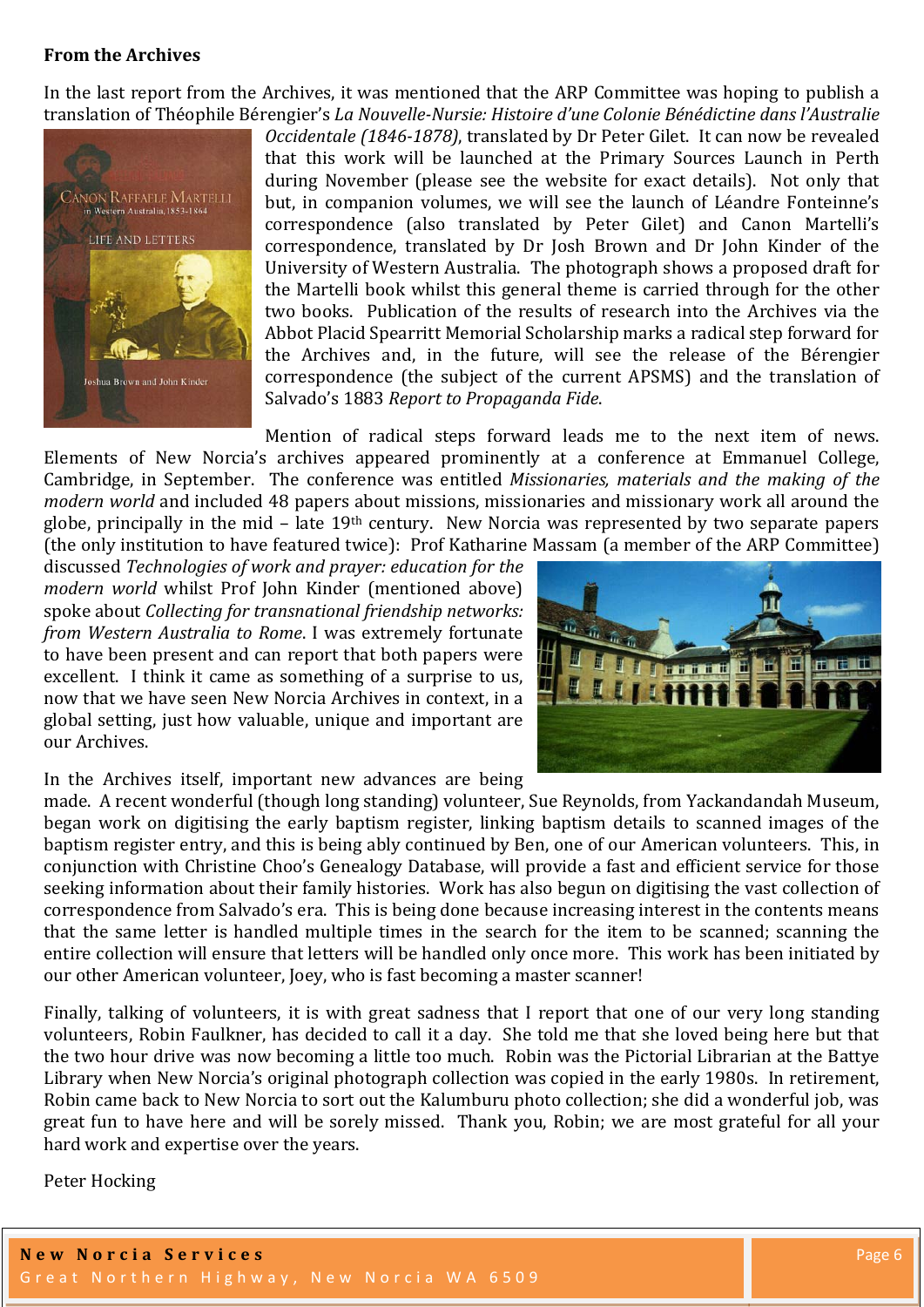## **Triumph Car Day**

The Triumph Car club are visiting on October 21st bringing 45 classic triumphs up to New Norcia for the day. Come and have a look!



#### **St John's Benedictine Volunteer Corps**



The purpose of the St John's Benedictine Volunteer Corps is to provide Saint John's University alumni with 12 months of volunteer service at a Benedictine monastery and an opportunity to participate in the monastic life of that community. The Benedictine Volunteer Corps support the life and the apostolic work of the host monastery.

Ben Precourt and Joey Kinnan are settling into the rhythm of New Norcia. For the first couple of months of their year long visit, they have been working in all of the town departments, giving them a grasp of the breadth of New Norcia's activities.

Here Joey is getting to grips with a whipper snipper, wrestling the grass into shape for summer !

#### **Guesthouse Retreat 10-12th October**

" Believers on Trial: God's Spies, stories of the martyrs. You don't have to leave home to be on trial"

There are still some spaces left for this retreat, led by Dom Michael Tunney OSB. Please call the Guesthouse for bookings. 08 96 548 002

#### **2015 New Norcia Calendar**



ON SALE NOW - On the website shop and around town at the Museum, Hotel, Roadhouse and Guesthouse.

**Only \$11.95.** 

If you would like to order one please fill in the attached form and send back to the Museum and Art Gallery.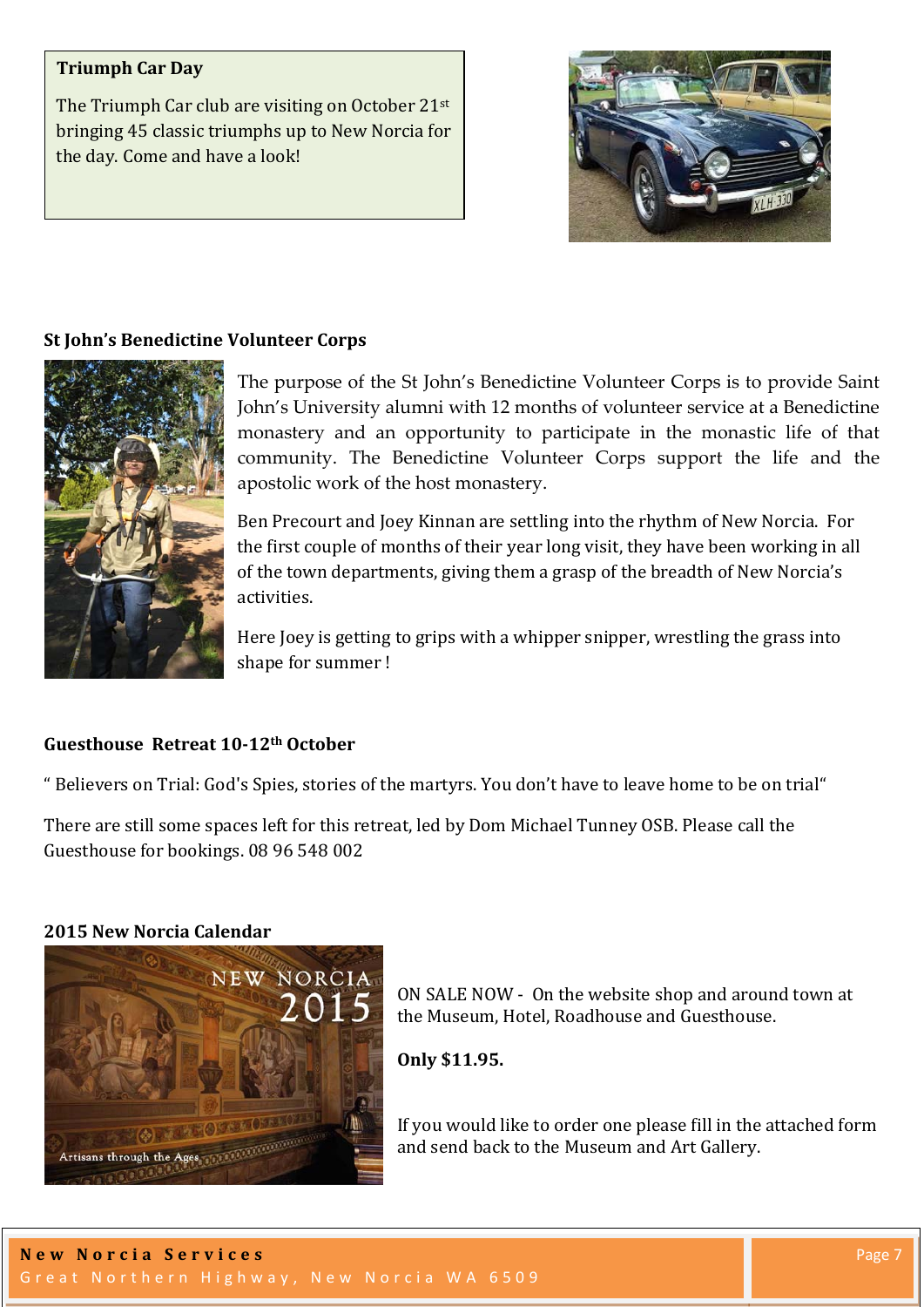#### **LITURGICAL CALENDAR**

| <b>SUNDAY 5OCTOBER:</b>                           | <b>TWENTY-SEVENTH IN ORDINARY TIME</b>                                                  |
|---------------------------------------------------|-----------------------------------------------------------------------------------------|
| <b>SUNDAY 12 OCTOBER:</b>                         | <b>TWENTY-EIGHTH IN ORDINARY TIME</b>                                                   |
| <b>SUNDAY 19 OCTOBER:</b>                         | <b>TWENTY-NINTH IN ORDINARY TIME</b>                                                    |
| <b>SUNDAY 26 OCTOBER:</b><br>Saturday 1 November: | <b>THIRTIETH IN ORDINARY TIME</b><br><b>ALL SAINTS (SOLEMNITY)</b>                      |
| <b>SUNDAY 2 NOVEMBER:</b>                         | THIRTY-FIRST IN ORDINARY TIME<br>(Commemoration of All Souls)                           |
| <b>SUNDAY 9 NOVEMBER:</b><br>Friday 14 November:  | <b>THIRTY-SECOND IN ORDINARY TIME</b><br>Commemoration of the Deceased of the Monastery |
| <b>SUNDAY 16 NOVEMBER:</b>                        | <b>THIRTY-THIRD IN ORDINARY TIME</b>                                                    |
| <b>SUNDAY 23 NOVEMBER:</b>                        | <b>CHRIST THE KING (SOLEMNITY)</b><br>(Week 34 in Ordinary Time)                        |
| <b>SUNDAY 30 November:</b>                        | <b>FIRST SUNDAY IN ADVENT YR B</b>                                                      |
|                                                   |                                                                                         |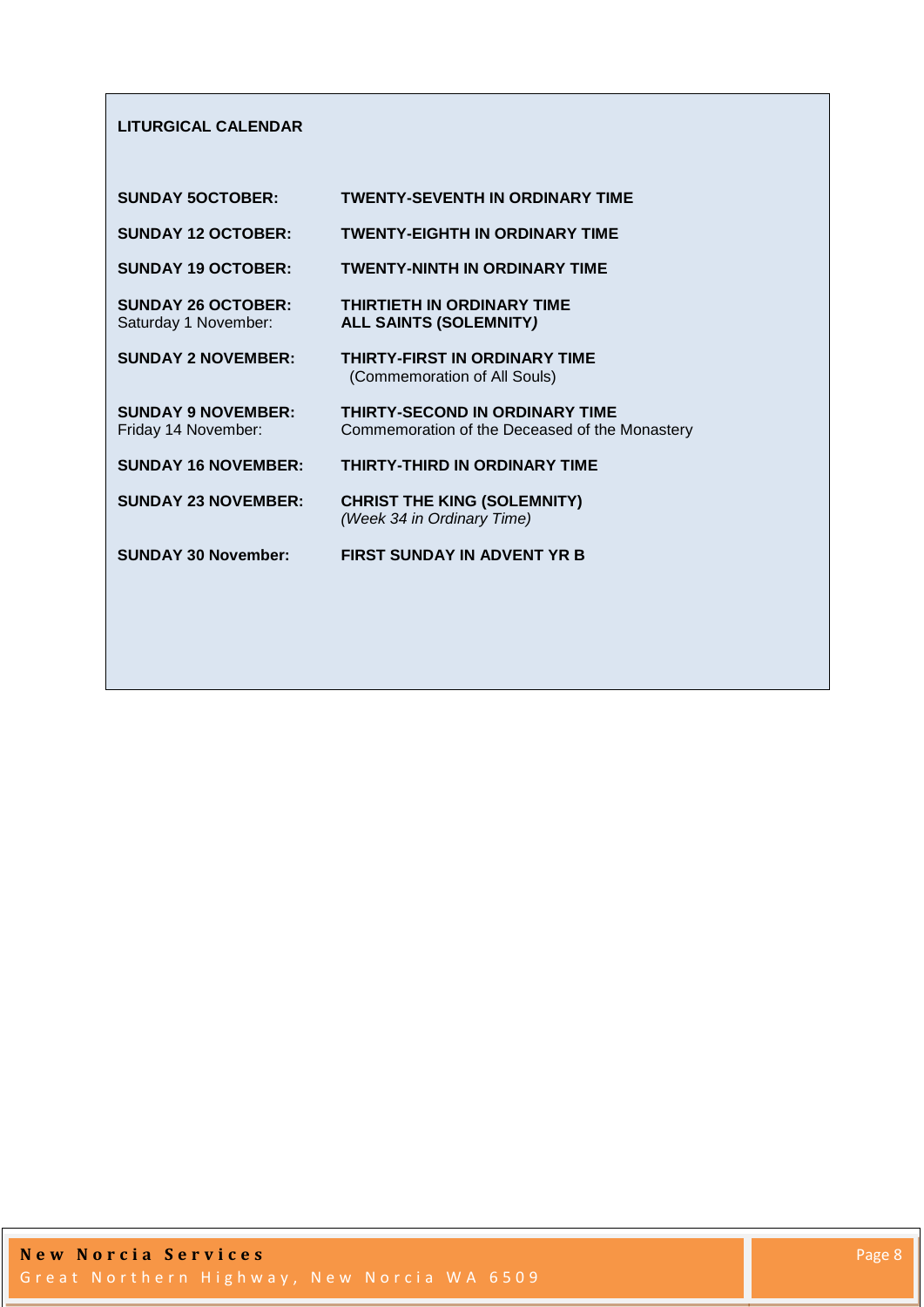

Buildings open for visits from 10.30am-12.00 midday and 1.30 pm – 4.30pm



# Celebrating all things Spanish at New Norcia....

- A Special Mass in the Abbey Church at 10am
- Wonder at the newly restored Spanish Chapel
- Visit the ancient Olive Press, Flour Mill and Blacksmiths workshop
- $\triangle$  Enjoy a unique opportunity to visit the Monastery Library and the Great Hall.
- $\triangle$  Linger in frescoed chapels
- $\triangle$  Enjoy a piano recital of contemporary and past Spanish Composers including Dom Rosendo Salvado in the Abbey Church to conclude the day.

Spanish Themed Menus are available at The New Norcia Hotel and the New Norcia Roadhouse for the day.

For Hotel reservations please call 08 96 548 034.

Why not make a weekend of it, stay in one of the Historic venues and soak up the peaceful spirituality of New Norcia.